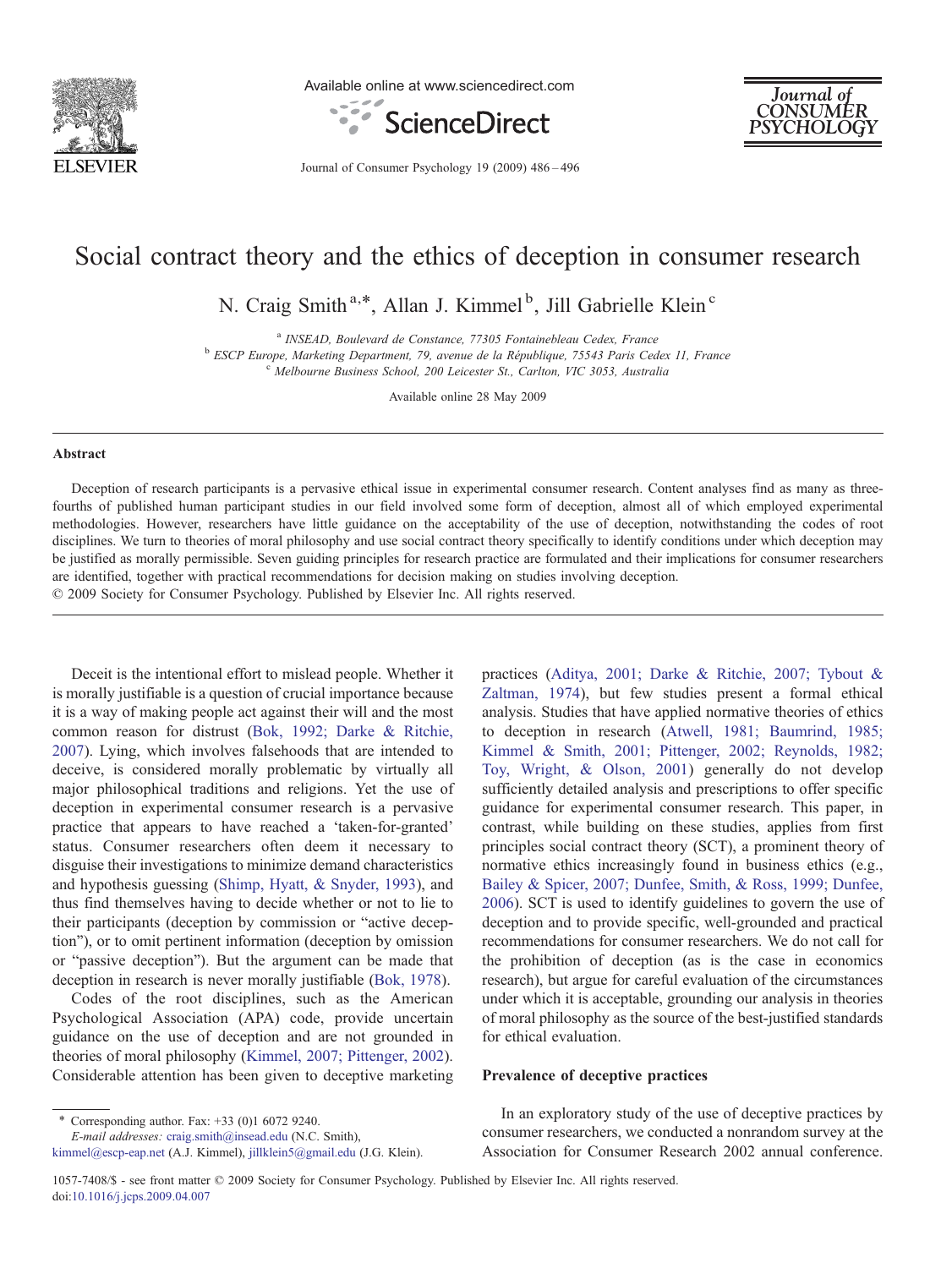We solicited participation from 163 attendees who conduct consumer research and 112 agreed to participate (69% response rate), 81% of whom claimed to utilize experimental research. The use of deception was reported by 86% of respondents; 59% always used deception or used it in more than half of their studies, whereas only 42% claimed to always debrief deceived participants. The most prevalent types of deception involved misrepresentation of study purpose (used "frequently" by 38% of respondents) and making false statements unrelated to the participant's character or identity (25%), but all types of deception queried were employed, including omitting details that might affect willingness to participate (used "occasionally" by 20% of the sample).

It is evident that the use of deception in consumer research not only is widespread but increasing [\(Kimmel, 2001, 2004;](#page--1-0) [Toy, Olson, & Wright, 1989\)](#page--1-0). [Kimmel \(2001, 2004\)](#page--1-0) examined empirical articles appearing in the Journal of Consumer Research (JCR) and the Journal of Marketing Research (JMR). As Table 1 reveals, his findings show a rise in deceptive procedures in human studies over time, an increase attributed to the greater use of active deception, most commonly the misrepresentation of the research purpose and incorrect information about research procedures, equipment, and measuring instruments. The rise in "deception studies" coincided with an observed increase in experimental research investigations. There was little reporting of mitigating practices (e.g., freedom to withdraw, debriefing). While the latter finding is consistent with [Toy et al.'s \(1989\)](#page--1-0) hypothesis that marketing researchers may avoid debriefing (and our ACR findings), it may instead be due to established expectations about treatment of respondents or journal space constraints. (JCP requires authors to state they have complied with APA ethical standards in their treatment of respondents.)

We conducted a content analysis of all 163 human participant studies appearing in JCR, JMR and JCP during 2006–2007, using the same coding instrument and achieving similar intercoder reliabilities as reported by [Kimmel \(2001\)](#page--1-0). Table 1 shows a continuation of the trends in methodology and ethical procedures reported by [Kimmel \(2001, 2004\)](#page--1-0), with 80.4% of the human studies using deceptive practices. Although a majority (113; 69.3%) of the coded human studies employed mild forms of deception (e.g., attributing the research to a bogus sponsor), severe deceptions were observed in a further 18 (11.0%) of the 163 coded investigations.

### Mild versus severe deceptions

Mild deceptions "create false beliefs about relatively unimportant issues that are peripheral to the subjects' selfconcept," whereas severe deceptions "create false beliefs about central, important issues concerning the subject's self-concept and personal behavior" ([Toy et al., 1989](#page--1-0), p. 71). Studies measuring reaction time and memory commonly employ mild deceptions, where participants are not forewarned that they will be faced with a recall test after exposure to stimuli or that their reaction time is being measured. Examples of severe deception from our content analysis include the use of mood induction manipulations, procedures intended to influence perceptions of susceptibility to health risks, the provision of false feedback regarding participant empathy levels, manipulations capable of influencing participants' sense of moral obligation or potential life success, and anxiety-arousing manipulations. Debriefing was reported in only 5 of the 18 (27.8%) studies that employed severe deceptions.

In one study a procedure was used to increase prior commitment, whereby participants were told that a company would use their photograph and taped thoughts about a brand for a marketing campaign. In reality, there was no such firm or campaign. The deception was intended to create an attachment to the brand, resulting in increased commitment. Another example is found in a study of trust in consumer–brand relations. Participants were told that photos they had submitted to a photo album web site had been lost, only to learn three days later that they had been found. Participants were led to believe that they were interacting with a real firm (the photo website); in fact, the site had been created by researchers. This procedure enabled the researchers to observe responses to a "real-life" transgression. It is unclear whether participants were debriefed;

| Table 1 |  |  |                                                             |  |
|---------|--|--|-------------------------------------------------------------|--|
|         |  |  | Evidence of the increase in deception in consumer research. |  |

| Years<br>examined | Journals       | Number of<br>articles | Number of<br>articles with<br>human subject<br>studies | Number of articles with<br>human subject studies<br>containing experimental<br>manipulations | Number of articles<br>with human subject<br>studies using deceptive<br>practices | Number of articles<br>with human subject<br>studies reporting<br>debriefing | Source                     |
|-------------------|----------------|-----------------------|--------------------------------------------------------|----------------------------------------------------------------------------------------------|----------------------------------------------------------------------------------|-----------------------------------------------------------------------------|----------------------------|
| 1975-1976         | JMR/JCR        | 171                   | 83                                                     | $34(41.0\%)$                                                                                 | $36(43.4\%)$                                                                     | $7(8.4\%)$                                                                  | Kimmel $(2001)$            |
| 1989-1990         | JMR/JCR        | 170                   | 111                                                    | $69(62.2\%)$                                                                                 | 64 (57.7%)                                                                       | $13(11.7\%)$                                                                | Kimmel $(2001)$            |
| 1996-1997         | JMR/JCR        | 128                   | 75                                                     | 51 $(68.0\%)$                                                                                | 42 $(56.0\%)$                                                                    | 17(22.7%)                                                                   | Kimmel $(2001)$            |
| $2001 - 2002$     | <b>JMR/JCR</b> | 169                   | 108                                                    | 85 (78.7%)                                                                                   | $71(65.7\%)$                                                                     | $17(15.7\%)$                                                                | Kimmel $(2004)$            |
| 2006-2007         | JMR/JCR/JCP    | 247                   | 163                                                    | 144 (88.3%)                                                                                  | 131 $(80.4\%)$ <sup>a</sup>                                                      | 43 $(21.6\%)$                                                               | Present study <sup>b</sup> |

<sup>a</sup> The increase in deceptive practices shown in the present study is in part due disproportionately to the inclusion of JCP. Of the 71 articles published in JCP in 2006–2007, 40 included human subject studies, of which 36 (90%) involved deception and 35 (87.5%) of which utilized experimental manipulations (a similar proportion to the JMR and JCR sample). Of the 176 articles published in JMR and JCR in 2006–2007, 123 included human subject studies, of which 95 (77.2%) involved deception and 109 (88.6%) of which utilized experimental manipulations. Seven (19.4%) of the 36 JCP deception studies were classified as involving severe deceptions; 11 (11.6%) of the 95 JCR and JMR deception studies were classified as involving severe deceptions.

<sup>b</sup> The present study utilized the same coding instrument and yielded similar intercoder reliabilities as [Kimmel \(2001\)](#page--1-0) original analysis (i.e., above .85 interrater agreement within each judgment category across a random sample of eight articles selected from the overall pool of articles).